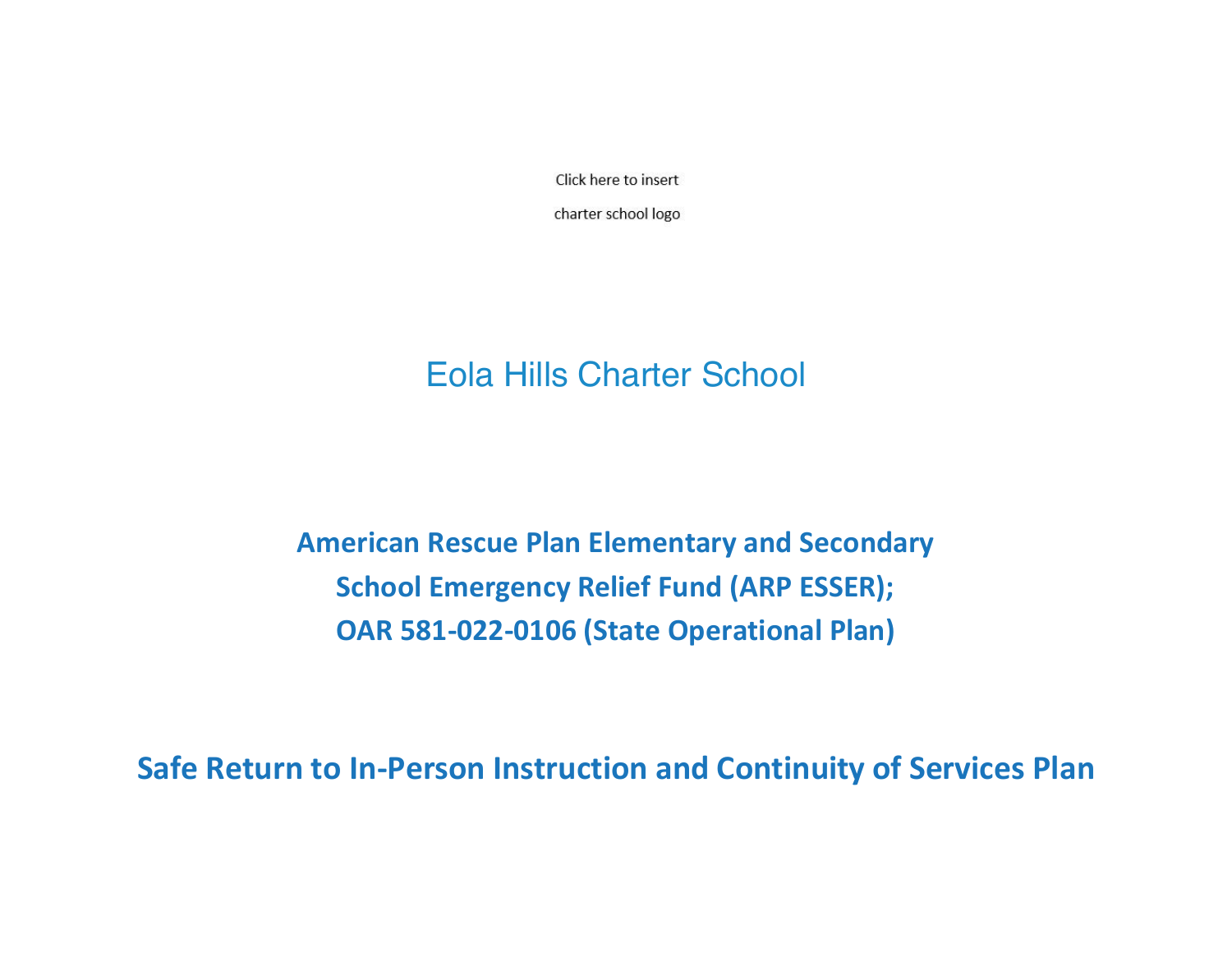## **Charter School Information**

Institution ID: 4505 Institution Name: Eola Hills Charter School

Charter School Continuity of Services Plan/RSSL Contact Name and Title:

Chase Emerson Director/ Principal

Contact Phone: \_\_\_\_\_503-437-9138 \_\_\_\_\_\_ Contact Email: <u>emersonc@eolahillscharterschool.com</u>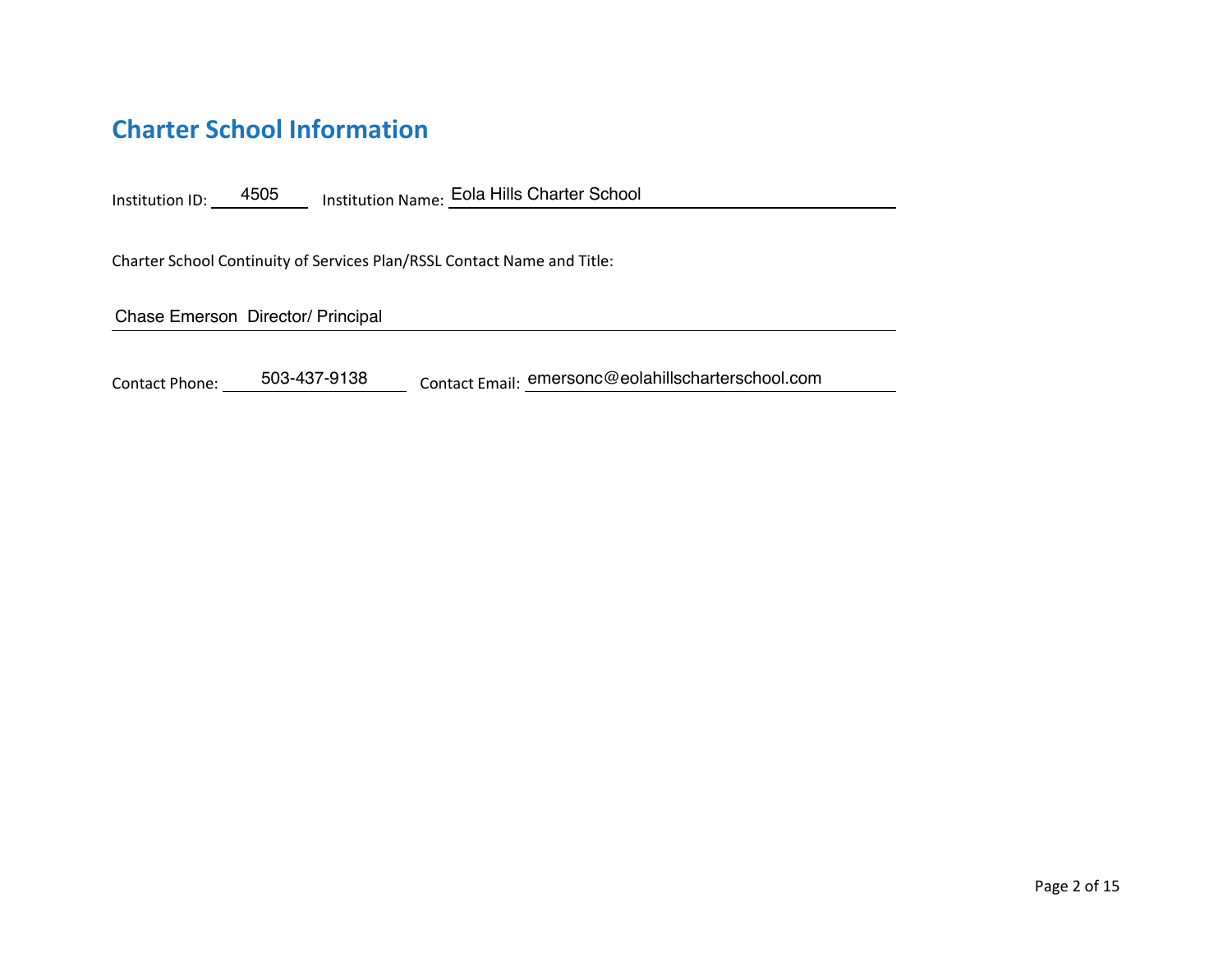## **Safe Return to In-Person Instruction and Continuity of Services Plan**

In order to best support students and families with the safest possible return to school for the 2021 school year, the Oregon Department of Education (ODE) has created an operational plan template to align guidance from the federal and state level in support of local decisionmaking and transparency of health and safety measures in the communities that school districts and charter schools serve. The Safe Return to In-Person Instruction and Continuity of Services Plan serves the following purposes:

- 1) Replaces the Ready Schools, Safe Learners Operational Blueprint required under Executive Order 21-06; and
- 2) Meets the requirements for:
	- a. An operational plan required under OAR 581-022-0106(4), while aligning the CDC Guidance on School Reopening with the Ready Schools, Safe Learners Resiliency Framework for the 2021-22 School Year (RSSL Resiliency Framework);
	- b. Section 2001(i)(1) of the ARP ESSER and the US Department of Education's Interim Final Requirements for Safe Return/Continuity of Services Plan; and
	- c. Communicable Disease Plan and Isolation Plan under OAR 581-022-2220 (Division 22 requirements).

As districts and charter schools plan and implement the recommendations in ODE's RSSL Resiliency Framework, they will need to consider a continuum of risk levels when all recommendations cannot be fully implemented. For example, universal correct wearing of face coverings between people is one of the most effective preventive measures. However, there will be times when this is not possible based on a specific interaction or a physical space limitation, such as during meal times. It will be necessary to consider and balance the mitigation strategies described to best protect health and safety while ensuring full time in person learning.

ODE remains committed to the guiding principles introduced in spring of 2020 to generate collective action and leadership for efforts to respond to COVID-19 across Oregon. These principles are updated to reflect the current context:

- **Ensure safety and wellness**. Prioritizing basic needs such as food, shelter, wellness, supportive relationships and support for mental, social, and emotional health of students and staff.
- **Center health and well-being**. Acknowledging the health and mental health impacts of this past year, commit to creating learning opportunities that foster creative expression, make space for reflection and connection, and center on the needs of the whole child rather than solely emphasizing academic achievement.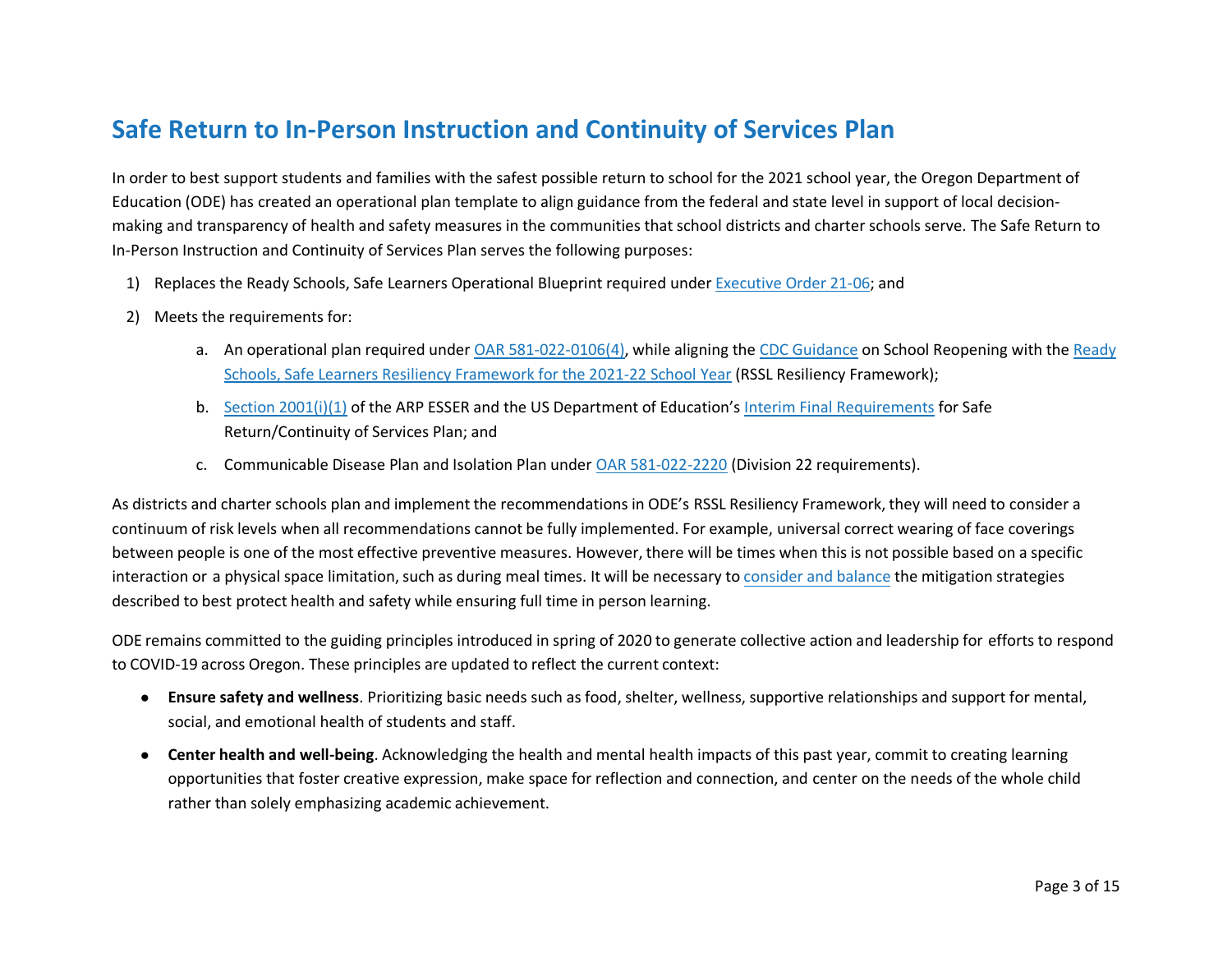- **Cultivate connection and relationship**. Reconnecting with one another after a year of separation can occur through quality learning experiences and deep interpersonal relationships among families, students and staff.
- **Prioritize equity**. Recognize the disproportionate impact of COVID-19 on Black, American Indian/Alaska Native, and Latino/a/x, Pacific Islander communities; students experiencing disabilities; students living in rural areas; and students and families navigating poverty and houselessness. Apply an equity-informed, anti-racist, and anti-oppressive lens to promote culturally sustaining and revitalizing educational systems that support every child.
- **Innovate**. Returning to school is an opportunity to improve teaching and learning by iterating on new instructional strategies, rethinking learning environments, and investing in creative approaches to address unfinished learning.

*Continued on next page.*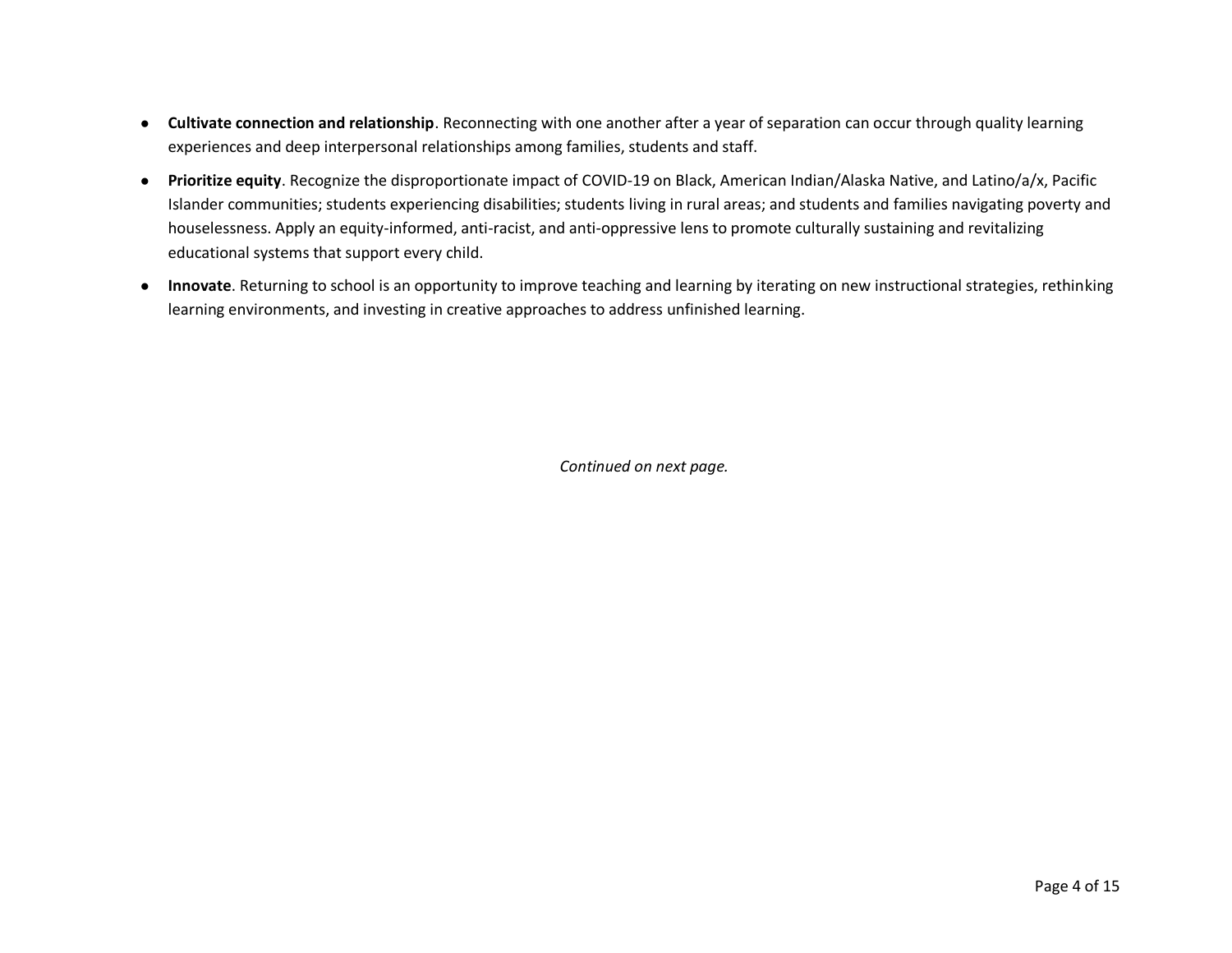## **Planning Mental Health Supports**

| <b>ARP ESSER &amp;</b><br>OAR 581-022-0106<br><b>Component</b>                                                                                                 | Extent to which charter school has adopted policies,<br>protocols, or procedures and description of policies,<br>protocols, or procedures adopted to ensure<br>continuity of services                                                                                                                                                                                                                                                                                                                                                                                                                                                                                                                  | How do the charter school's policies,<br>protocols, and procedures center on equity?                                                                                                                                                                                                                                                                                                                                                                                                                                                                                                                                                                                                              |
|----------------------------------------------------------------------------------------------------------------------------------------------------------------|--------------------------------------------------------------------------------------------------------------------------------------------------------------------------------------------------------------------------------------------------------------------------------------------------------------------------------------------------------------------------------------------------------------------------------------------------------------------------------------------------------------------------------------------------------------------------------------------------------------------------------------------------------------------------------------------------------|---------------------------------------------------------------------------------------------------------------------------------------------------------------------------------------------------------------------------------------------------------------------------------------------------------------------------------------------------------------------------------------------------------------------------------------------------------------------------------------------------------------------------------------------------------------------------------------------------------------------------------------------------------------------------------------------------|
| Devote time for students<br>and staff to connect and<br>build relationships                                                                                    | Due to our size, Eola Hills Charter School (Herein<br>EHCS) has the unique ability to create and maintain<br>contact with all of our families on an individual basis.<br>EHCS has Adopted Equal Educational Oppurtunity<br>policies ensuring all students have access to the<br>services offered. EHCS uses trauma informed<br>educators and staff, community outings, small class<br>size, integrated lunch and break periods, class time<br>and team building approaches to build relationships.<br>Students who are credit deficient will have intensive<br>cohort to gain lost academic skills.                                                                                                    | Eola Hills Charter School was founded to prioritize<br>equity within the educational system. Many of our<br>students are at risk youth, or have experienced social,<br>emotional, academic gaps in their education. EHCS<br>follows practices with trauma informed teaching<br>systems to ensure safety and wellness for our<br>students. We have adopted communications with<br>families that are recieved most easily within their socal<br>construct. We focus on the whole child approach to<br>health and well-being. We strive to cultivate<br>connection and relationship with our students and<br>community by creating safe atmospheres where<br>students can freely express themselves. |
| Ample class time, and<br>private time if needed, for<br>creative opportunities<br>that allow students and<br>staff to explore and<br>process their experiences | EHCS dedicates class time, small group work,<br>student led activities, prioject based learning and<br>community engagment to allow students and staff to<br>process their experiences. Students have the<br>oppurtunity to spend time in a sensory room with adult<br>assistance avalible if needed. EHCS will continue to<br>work with guidance counselors, Polk County Family<br>and youth services, Yamhill County Family and youth<br>services, and the Confederated Tribes of Grande<br>Rhonde Mental health Services where applicable to<br>support the emotional processing of student and staff<br>experiences. Small class sizes foster safe<br>environment for expression and social growth | Eola Hills Charter School was founded to prioritize<br>equity within the educational system. Many of our<br>students are at risk youth, or have experienced social,<br>emotional, academic gaps in their education. EHCS<br>follows practices with trauma informed teaching<br>systems to ensure safety and wellness for our<br>students. We have adopted communications with<br>families that are recieved most easily within their socal<br>construct. We focus on the whole child approach to<br>health and well-being. We strive to cultivate<br>connection and relationship with our students and<br>community by creating safe atmospheres where<br>students can freely express themselves. |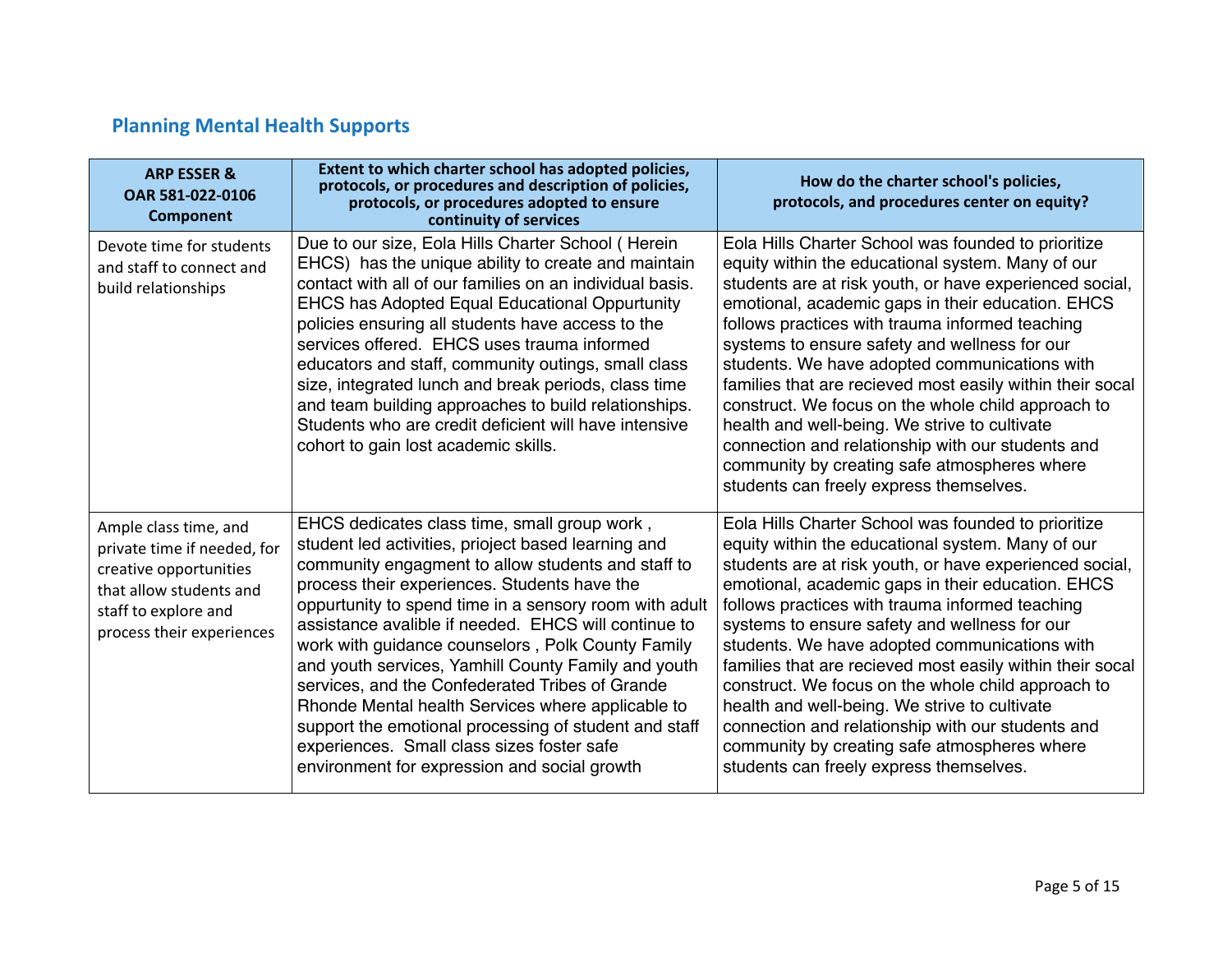| <b>ARP ESSER &amp;</b><br>OAR 581-022-0106<br><b>Component</b>                                                        | Extent to which charter school has adopted policies,<br>protocols, or procedures and description of policies,<br>protocols, or procedures adopted to ensure<br>continuity of services                                                                                                                                                                                                                                                                                                                                    | How do the charter school's policies, protocols, and<br>procedures center on equity?                                                                                                                                                                                                                                                                                                                                                                                                                                                                                                                                                                                                              |
|-----------------------------------------------------------------------------------------------------------------------|--------------------------------------------------------------------------------------------------------------------------------------------------------------------------------------------------------------------------------------------------------------------------------------------------------------------------------------------------------------------------------------------------------------------------------------------------------------------------------------------------------------------------|---------------------------------------------------------------------------------------------------------------------------------------------------------------------------------------------------------------------------------------------------------------------------------------------------------------------------------------------------------------------------------------------------------------------------------------------------------------------------------------------------------------------------------------------------------------------------------------------------------------------------------------------------------------------------------------------------|
| Link staff, students and<br>families with culturally<br>relevant health and<br>mental health services<br>and supports | EHCS will continue to support students with social<br>emotional, and mental health needs through a variety<br>of means that will include, but may not be limited to:<br>Guidance Counselors, Social Worker (if hired), and<br>Polk County Family and youth services, Yamhill<br>County Family and youth services, and the<br>Confederated Tribes of Grande Rhonde Mental health<br>Services where applicable to support students and<br>staff. EHCS also uses tools and guidance in the ODE<br>" mental health tool kit" | Eola Hills Charter School was founded to prioritize<br>equity within the educational system. Many of our<br>students are at risk youth, or have experienced social,<br>emotional, academic gaps in their education. EHCS<br>follows practices with trauma informed teaching<br>systems to ensure safety and wellness for our<br>students. We have adopted communications with<br>families that are recieved most easily within their socal<br>construct. We focus on the whole child approach to<br>health and well-being. We strive to cultivate<br>connection and relationship with our students and<br>community by creating safe atmospheres where<br>students can freely express themselves. |
| Foster peer/student lead<br>initiatives on wellbeing<br>and mental health                                             | EHCS leadership class is trained in peer mediation,<br>Leadership, humanities, sciences, health and ELA<br>courses all have integrated student emotional mental<br>health units. Students attend workshops about<br>"Growth mindset" as well as Theories behind "Trauma<br>informed education" and "Adverse Childhood<br>experiences". EHCS utilizes restorative justice<br>practices where applicible.                                                                                                                  | Eola Hills Charter School was founded to prioritize<br>equity within the educational system. Many of our<br>students are at risk youth, or have experienced social,<br>emotional, academic gaps in their education. EHCS<br>follows practices with trauma informed teaching<br>systems to ensure safety and wellness for our<br>students. We have adopted communications with<br>families that are recieved most easily within their socal<br>construct. We focus on the whole child approach to<br>health and well-being. We strive to cultivate<br>connection and relationship with our students and<br>community by creating safe atmospheres where<br>students can freely express themselves. |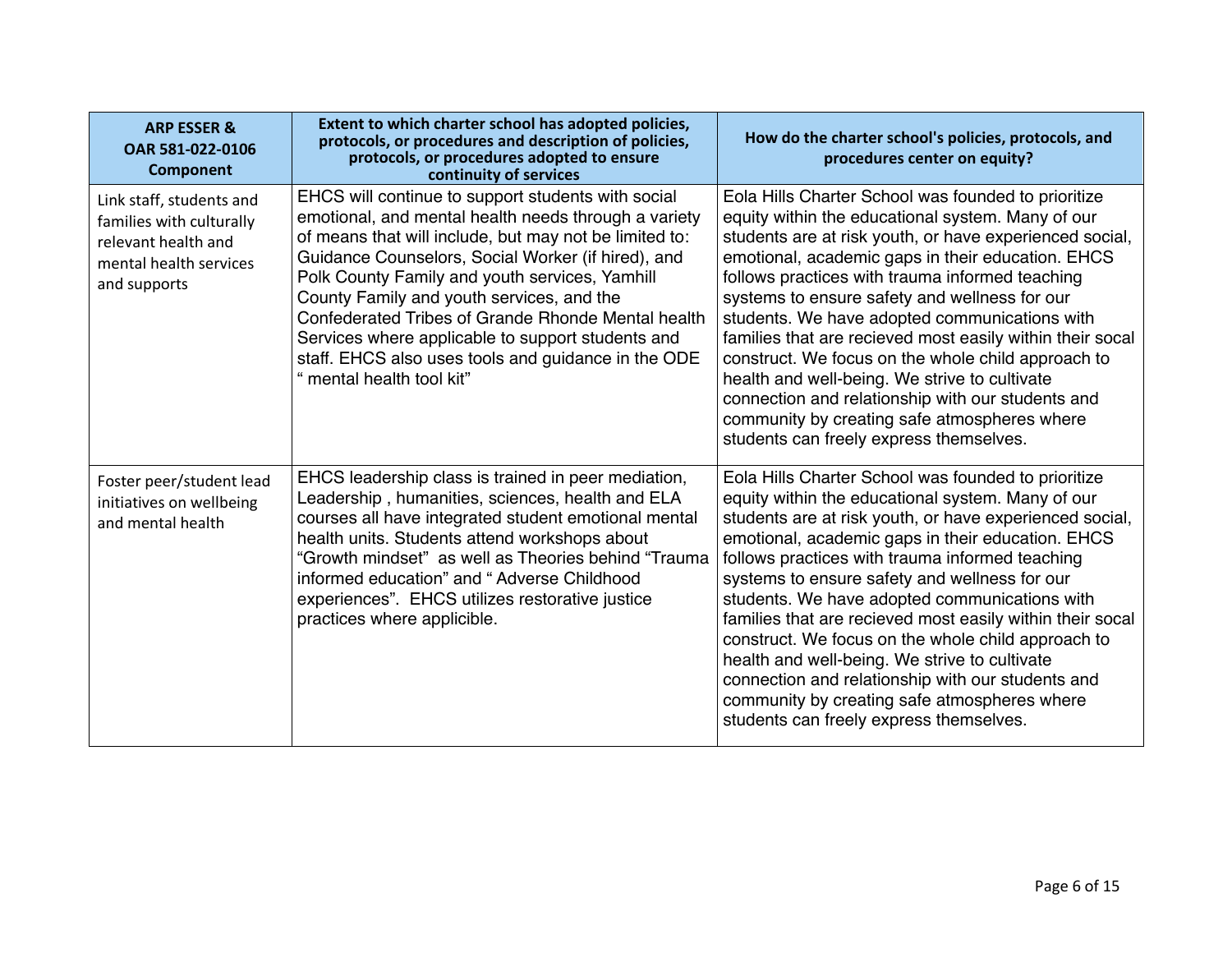#### **Communicable Disease Management Plan**

Please provide a link to the charter school's communicable disease management plan that describes measures put in place to limit the spread of COVID-19 within school settings. (OAR 581-022-2220). The advised components of the plan and additional information are found in the Communicable Disease Management Plan section of the RSSL Resiliency Framework and meet the ESSER process requirements of "coordination with local public health authorities."

>ŝŶŬ͗ ͺͺͺͺͺͺͺͺͺͺͺͺͺͺͺͺͺͺͺͺͺͺͺͺͺͺͺͺͺͺͺͺͺͺͺͺͺͺͺͺͺͺͺͺͺͺͺͺͺͺͺͺͺͺͺͺͺͺͺͺͺͺͺͺͺͺͺͺͺͺͺͺͺͺͺͺͺͺͺͺͺͺͺͺͺͺͺ https://a0b94e7e-2514-4d61-9d93-3fe1f44f190e.filesusr.com/ugd/

| <b>ARP ESSER Component</b>                                                                        | Extent to which charter school has adopted policies,<br>protocols, or procedures and description of policies,<br>protocols, or procedures adopted to ensure<br>continuity of services                                                          | How do the charter school's policies, protocols, and<br>procedures center on equity?                                                                                                                                                                                                                                                                                                                                                                                                                                                                                                                                                                                                              |
|---------------------------------------------------------------------------------------------------|------------------------------------------------------------------------------------------------------------------------------------------------------------------------------------------------------------------------------------------------|---------------------------------------------------------------------------------------------------------------------------------------------------------------------------------------------------------------------------------------------------------------------------------------------------------------------------------------------------------------------------------------------------------------------------------------------------------------------------------------------------------------------------------------------------------------------------------------------------------------------------------------------------------------------------------------------------|
| Coordination with local<br>public health<br>authority(ies) including<br>Tribal health departments | EHCS will continue to follow guidance and with Polk<br>County Health Authority, Yamhill County Health<br>Authority and Confederated Tribes of Grande Rhonde<br>as will as continue to follow guidance set forth by<br>Oregon Health Authority. | Eola Hills Charter School was founded to prioritize<br>equity within the educational system. Many of our<br>students are at risk youth, or have experienced social,<br>emotional, academic gaps in their education. EHCS<br>follows practices with trauma informed teaching<br>systems to ensure safety and wellness for our<br>students. We have adopted communications with<br>families that are recieved most easily within their socal<br>construct. We focus on the whole child approach to<br>health and well-being. We strive to cultivate<br>connection and relationship with our students and<br>community by creating safe atmospheres where<br>students can freely express themselves. |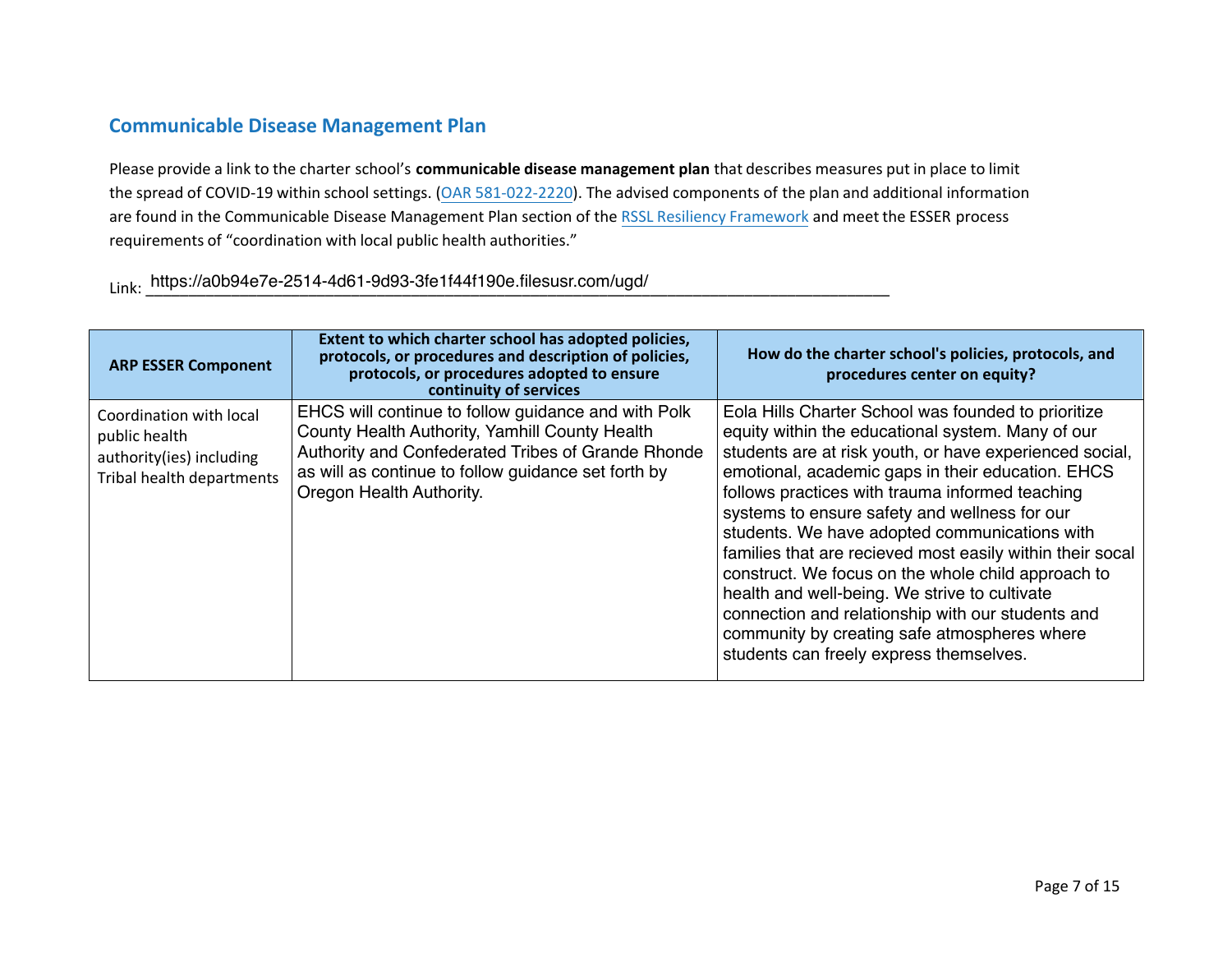#### **Isolation Plan**

Please provide a link to the charter school's plan to maintain health care and space that is appropriately supervised and adequately equipped for providing first aid, and **isolates** the sick or injured child. (OAR 581-022-2220). If planning for this space is in your communicable disease management plan for COVID-19, please provide the page number. Additional information about the Isolation Plan can be found in the Isolation & Quarantine Protocols section of the RSSL Resiliency Framework.

Link: Page one , https://a0b94e7e-2514-4d61-9d93-3fe1f44f190e.filesusr.com/ugd/

*Continued on next page.*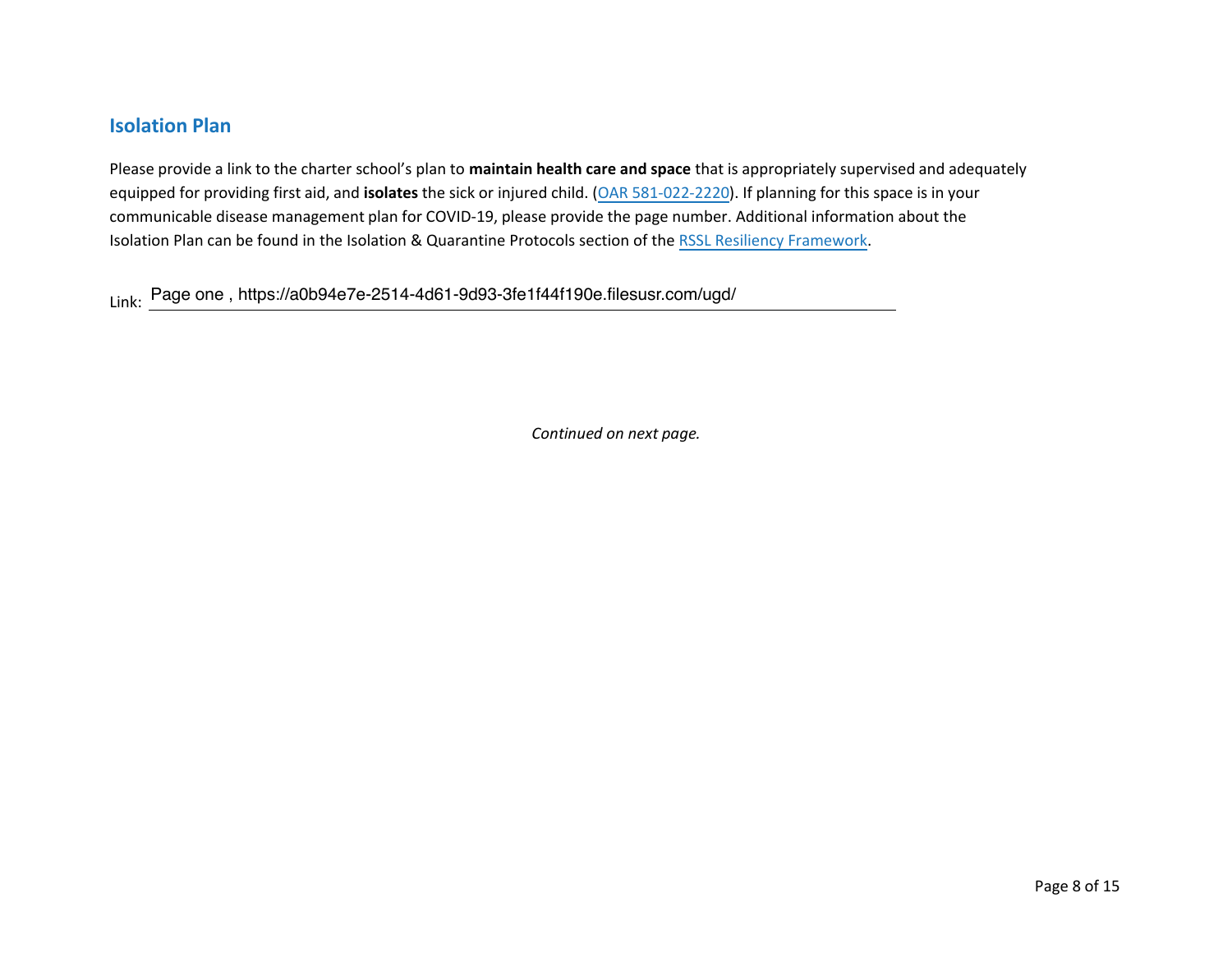#### **Health and Safety Strategies**

School administrators are required to **exclude staff or students from school** whom they have reason to suspect have been exposed to COVID-19. (OAR 333-019-0010)

Please complete the table below to include the extent to which the charter school has adopted policies and the description of each policy for each health and safety strategy. In developing the response, please review and consider the CDC guidance and the RSSL Resiliency Framework for each health and safety strategy. Additional documents to support district and school planning are available on the ODE Ready Schools, Safe Learners website.

| <b>Health and</b>                                                                      | Extent to which charter school has adopted policies,                                                                                                | How do the charter school's policies,                                                                                                                                                                                                                                                                                                                                                                                                                                                                                                                                                                                                                                                             |
|----------------------------------------------------------------------------------------|-----------------------------------------------------------------------------------------------------------------------------------------------------|---------------------------------------------------------------------------------------------------------------------------------------------------------------------------------------------------------------------------------------------------------------------------------------------------------------------------------------------------------------------------------------------------------------------------------------------------------------------------------------------------------------------------------------------------------------------------------------------------------------------------------------------------------------------------------------------------|
| <b>Safety Strategy</b>                                                                 | protocols, or procedures and description thereof                                                                                                    | protocols, and procedures center on equity?                                                                                                                                                                                                                                                                                                                                                                                                                                                                                                                                                                                                                                                       |
| <b>COVID-19 vaccinations to</b><br>educators, other staff, and<br>students if eligible | EHCS will continue to educate staff, students, and<br>families about Covid-19 vaccine information and offer<br>resources for eligible participants. | Eola Hills Charter School was founded to prioritize<br>equity within the educational system. Many of our<br>students are at risk youth, or have experienced social,<br>emotional, academic gaps in their education. EHCS<br>follows practices with trauma informed teaching<br>systems to ensure safety and wellness for our<br>students. We have adopted communications with<br>families that are recieved most easily within their socal<br>construct. We focus on the whole child approach to<br>health and well-being. We strive to cultivate<br>connection and relationship with our students and<br>community by creating safe atmospheres where<br>students can freely express themselves. |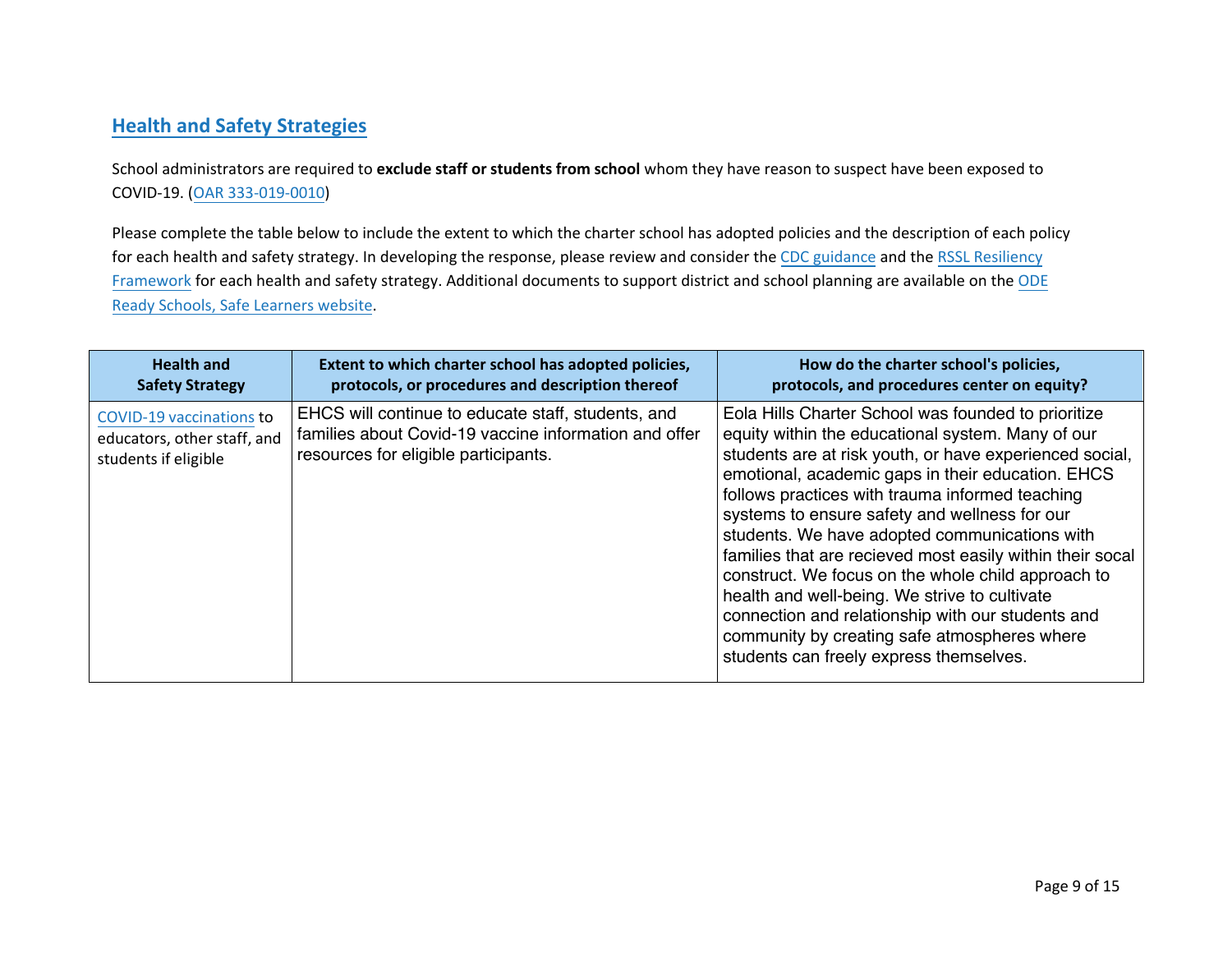| <b>Health and</b><br><b>Safety Strategy</b>        | Extent to which charter school has adopted policies,<br>protocols, or procedures and description thereof                                                                                                                                                                                | How do the charter school's policies,<br>protocols, and procedures center on equity?                                                                                                                                                                                                                                                                                                                                                                                                                                                                                                                                                                                                              |
|----------------------------------------------------|-----------------------------------------------------------------------------------------------------------------------------------------------------------------------------------------------------------------------------------------------------------------------------------------|---------------------------------------------------------------------------------------------------------------------------------------------------------------------------------------------------------------------------------------------------------------------------------------------------------------------------------------------------------------------------------------------------------------------------------------------------------------------------------------------------------------------------------------------------------------------------------------------------------------------------------------------------------------------------------------------------|
| Universal and correct<br>wearing of face coverings | EHCS will continue to follow the guidance by the<br>Oregon Deparment of Education that supports key<br>practices to reducing transmision indoors. Facial<br>coverings will be correctly worn indoor during school<br>hours. Students will be offered a mask if they do not<br>have one. | Eola Hills Charter School was founded to prioritize<br>equity within the educational system. Many of our<br>students are at risk youth, or have experienced social,<br>emotional, academic gaps in their education. EHCS<br>follows practices with trauma informed teaching<br>systems to ensure safety and wellness for our<br>students. We have adopted communications with<br>families that are recieved most easily within their socal<br>construct. We focus on the whole child approach to<br>health and well-being. We strive to cultivate<br>connection and relationship with our students and<br>community by creating safe atmospheres where<br>students can freely express themselves. |
| <b>Physical distancing</b><br>and cohorting        | EHCS will continue to follow the 20/21 school year<br>guidance by the Oregon Deparment of Education that<br>supports key practices to reducing transmision<br>indoors. Social Distancing is a key practice to reducing<br>tranmission in schools.                                       | Eola Hills Charter School was founded to prioritize<br>equity within the educational system. Many of our<br>students are at risk youth, or have experienced social,<br>emotional, academic gaps in their education. EHCS<br>follows practices with trauma informed teaching<br>systems to ensure safety and wellness for our<br>students. We have adopted communications with<br>families that are recieved most easily within their socal<br>construct. We focus on the whole child approach to<br>health and well-being. We strive to cultivate<br>connection and relationship with our students and<br>community by creating safe atmospheres where<br>students can freely express themselves. |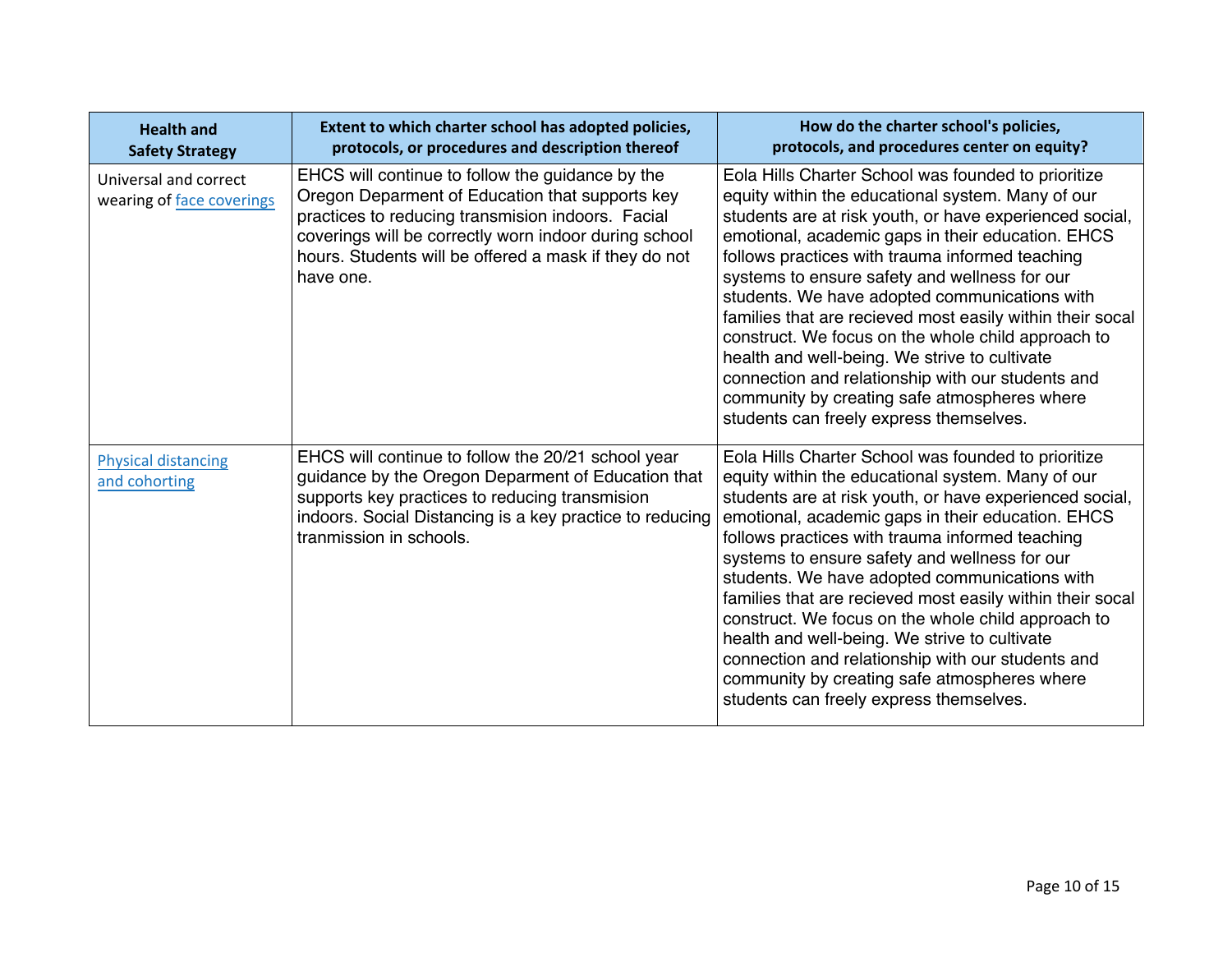| <b>Health and</b><br><b>Safety Strategy</b> | Extent to which charter school has adopted policies,<br>protocols, or procedures and description thereof                                                                                                                                                                                                                                                                                                                                                                                                                                                                                                                                                                                                                      | How do the charter school's policies,<br>protocols, and procedures center on equity?                                                                                                                                                                                                                                                                                                                                                                                                                                                                                                                                                                                                              |
|---------------------------------------------|-------------------------------------------------------------------------------------------------------------------------------------------------------------------------------------------------------------------------------------------------------------------------------------------------------------------------------------------------------------------------------------------------------------------------------------------------------------------------------------------------------------------------------------------------------------------------------------------------------------------------------------------------------------------------------------------------------------------------------|---------------------------------------------------------------------------------------------------------------------------------------------------------------------------------------------------------------------------------------------------------------------------------------------------------------------------------------------------------------------------------------------------------------------------------------------------------------------------------------------------------------------------------------------------------------------------------------------------------------------------------------------------------------------------------------------------|
| Ventilation and air flow                    | EHCS will continue to follow the guidance by the<br>Oregon Deparment of Education that supports key<br>practices to reducing transmision indoors. Rooms will<br>have appropriate venilation and air flow.                                                                                                                                                                                                                                                                                                                                                                                                                                                                                                                     | Eola Hills Charter School was founded to prioritize<br>equity within the educational system. Many of our<br>students are at risk youth, or have experienced social,<br>emotional, academic gaps in their education. EHCS<br>follows practices with trauma informed teaching<br>systems to ensure safety and wellness for our<br>students. We have adopted communications with<br>families that are recieved most easily within their socal<br>construct. We focus on the whole child approach to<br>health and well-being. We strive to cultivate<br>connection and relationship with our students and<br>community by creating safe atmospheres where<br>students can freely express themselves. |
| Handwashing and<br>respiratory etiquette    | EHCS will continue to follow the guidance by the<br>Oregon Deparment of Education that supports key<br>practices to reducing transmision indoors. Hand<br>washing / sanitization will be needed after the<br>following activities. Before, during, and after preparing<br>food, Before and after eating food Before and after<br>caring for someone at home who is sick with<br>COVID-19 symptoms, vomiting or diarrhea. Before<br>and after treating a cut or wound. After using the toilet.<br>After changing diapers or cleaning up a child who has<br>used the toilet. After blowing your nose, coughing, or<br>sneezing. After touching an animal, animal feed, or<br>animal waste. After handling pet food or pet waste | Eola Hills Charter School was founded to prioritize<br>equity within the educational system. Many of our<br>students are at risk youth, or have experienced social,<br>emotional, academic gaps in their education. EHCS<br>follows practices with trauma informed teaching<br>systems to ensure safety and wellness for our<br>students. We have adopted communications with<br>families that are recieved most easily within their socal<br>construct. We focus on the whole child approach to<br>health and well-being. We strive to cultivate<br>connection and relationship with our students and<br>community by creating safe atmospheres where<br>students can freely express themselves. |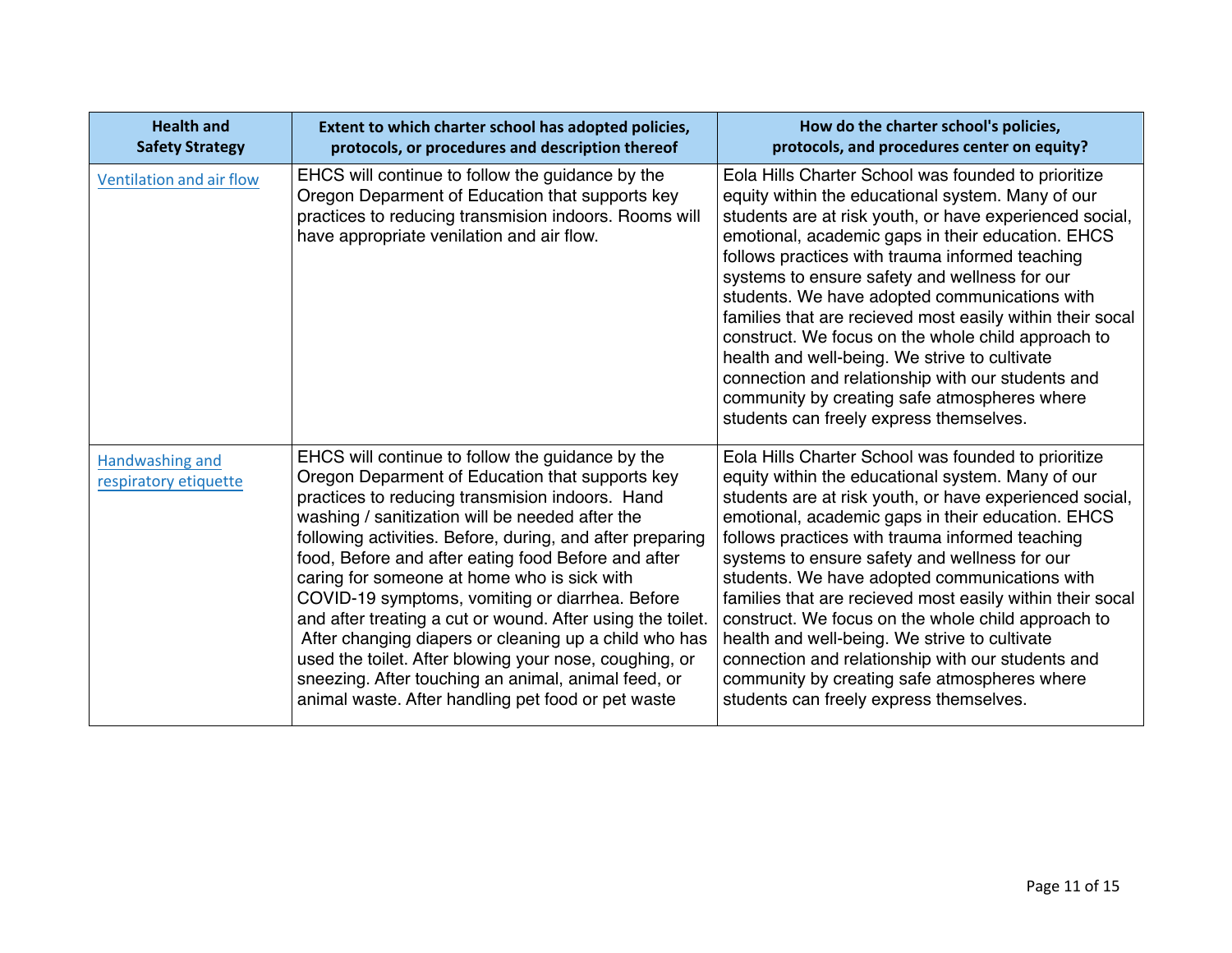| <b>Health and</b><br><b>Safety Strategy</b>  | Extent to which charter school has adopted policies,<br>protocols, or procedures and description thereof                                                                                  | How do the charter school's policies,<br>protocols, and procedures center on equity?                                                                                                                                                                                                                                                                                                                                                                                                                                                                                                                                                                                                              |
|----------------------------------------------|-------------------------------------------------------------------------------------------------------------------------------------------------------------------------------------------|---------------------------------------------------------------------------------------------------------------------------------------------------------------------------------------------------------------------------------------------------------------------------------------------------------------------------------------------------------------------------------------------------------------------------------------------------------------------------------------------------------------------------------------------------------------------------------------------------------------------------------------------------------------------------------------------------|
| Free, on-site COVID-19<br>diagnostic testing | EHCS will continue to offer free diagnostic testing of<br>students or staff who develop symptoms at school or<br>are exposed to COVID-19 at school                                        | Eola Hills Charter School was founded to prioritize<br>equity within the educational system. Many of our<br>students are at risk youth, or have experienced social,<br>emotional, academic gaps in their education. EHCS<br>follows practices with trauma informed teaching<br>systems to ensure safety and wellness for our<br>students. We have adopted communications with<br>families that are recieved most easily within their socal<br>construct. We focus on the whole child approach to<br>health and well-being. We strive to cultivate<br>connection and relationship with our students and<br>community by creating safe atmospheres where<br>students can freely express themselves. |
| <b>COVID-19 screening</b><br>testing         | EHCS will continue to offer resources to students/<br>families and community members about diagnostic<br>testing of students or staff who develop symptoms or<br>are exposed to COVID-19. | Eola Hills Charter School was founded to prioritize<br>equity within the educational system. Many of our<br>students are at risk youth, or have experienced social,<br>emotional, academic gaps in their education. EHCS<br>follows practices with trauma informed teaching<br>systems to ensure safety and wellness for our<br>students. We have adopted communications with<br>families that are recieved most easily within their socal<br>construct. We focus on the whole child approach to<br>health and well-being. We strive to cultivate<br>connection and relationship with our students and<br>community by creating safe atmospheres where<br>students can freely express themselves. |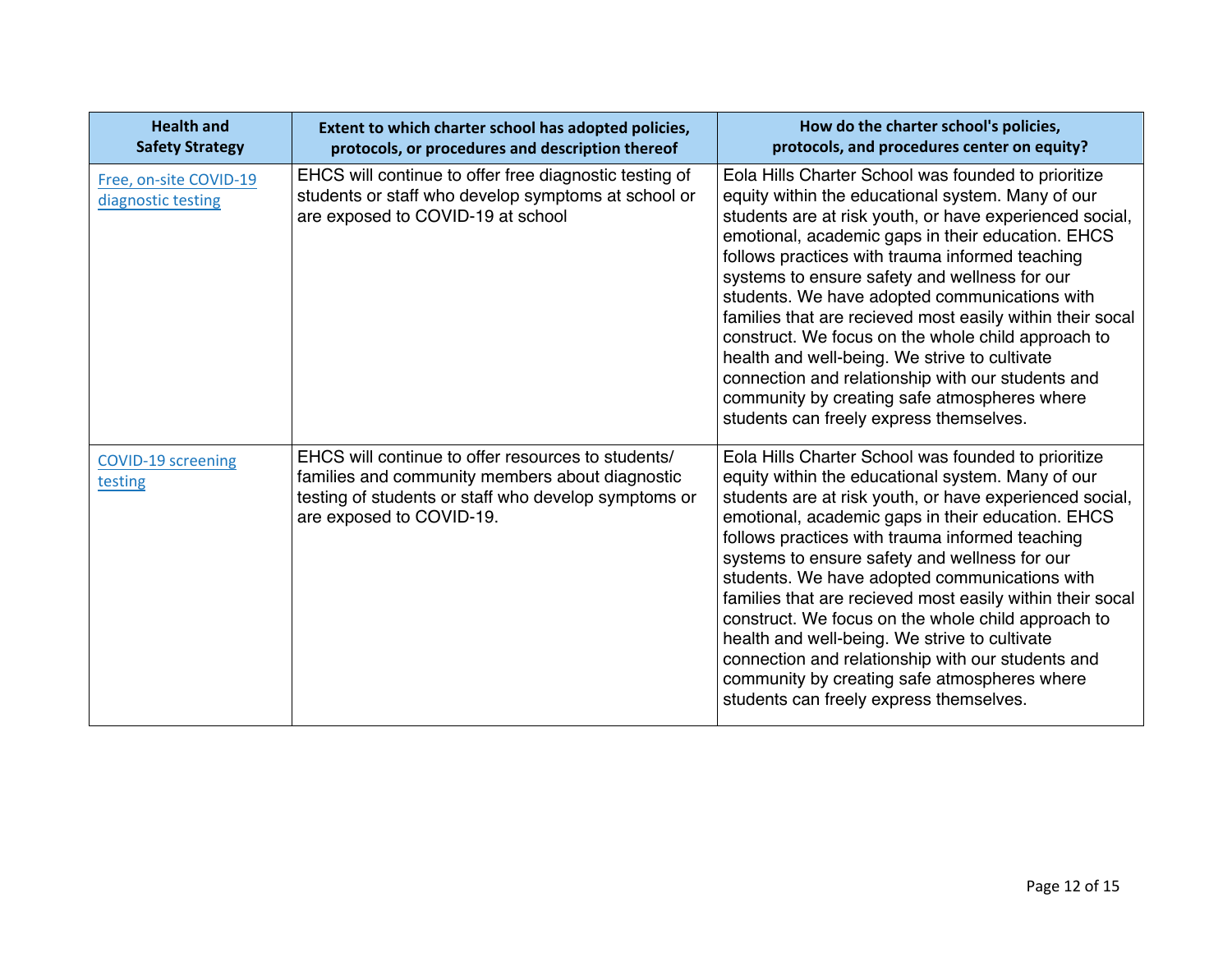| <b>Health and</b><br><b>Safety Strategy</b>                                                                                                                                                                                      | Extent to which charter school has adopted policies,<br>protocols, or procedures and description thereof                                                                                                                                                                                                                                                                                                                                                                                                                                                                                                                                                                              | How do the charter school's policies,<br>protocols, and procedures center on equity?                                                                                                                                                                                                                                                                                                                                                                                                                                                                                                                                                                                                              |
|----------------------------------------------------------------------------------------------------------------------------------------------------------------------------------------------------------------------------------|---------------------------------------------------------------------------------------------------------------------------------------------------------------------------------------------------------------------------------------------------------------------------------------------------------------------------------------------------------------------------------------------------------------------------------------------------------------------------------------------------------------------------------------------------------------------------------------------------------------------------------------------------------------------------------------|---------------------------------------------------------------------------------------------------------------------------------------------------------------------------------------------------------------------------------------------------------------------------------------------------------------------------------------------------------------------------------------------------------------------------------------------------------------------------------------------------------------------------------------------------------------------------------------------------------------------------------------------------------------------------------------------------|
| <b>Public health</b><br>communication                                                                                                                                                                                            | EHCS will continue to use the ODE devoloped "<br>Communications Tool kit" to communicate with staff,<br>school boards, students, families, media and our<br>community about the 21/22 school year                                                                                                                                                                                                                                                                                                                                                                                                                                                                                     | Comunications in tool kit avalible in multiple<br>languages. Information to be disperesed in the family<br>or community members best form of communication<br>(verbal, text, email, )                                                                                                                                                                                                                                                                                                                                                                                                                                                                                                             |
| Isolation:<br>Health care and a<br>designated space that is<br>appropriately supervised<br>and adequately equipped<br>for providing first aid and<br>isolating the sick or<br>injured child are required<br>by OAR 581-022-2220. | EHCS will follow protocols listed in the EHCS<br>Communicable Disease plan A designated primary<br>isolation area will be used for students and staff who<br>show any symptoms during the school day.<br>Symptomatic students will remain in the primary<br>isolation area until a designated adult can pick them<br>up. A mask will be provided to a symptomatic student.<br>Staff will be assigned to supervise students who are<br>symptomatic, and will need to maintain at least six feet<br>of distance and wear facial coverings. Secondary<br>isolation areas may be identified if/as needed. Logs<br>will be maintained for every student who requires<br>medical attention. | Eola Hills Charter School was founded to prioritize<br>equity within the educational system. Many of our<br>students are at risk youth, or have experienced social,<br>emotional, academic gaps in their education. EHCS<br>follows practices with trauma informed teaching<br>systems to ensure safety and wellness for our<br>students. We have adopted communications with<br>families that are recieved most easily within their socal<br>construct. We focus on the whole child approach to<br>health and well-being. We strive to cultivate<br>connection and relationship with our students and<br>community by creating safe atmospheres where<br>students can freely express themselves. |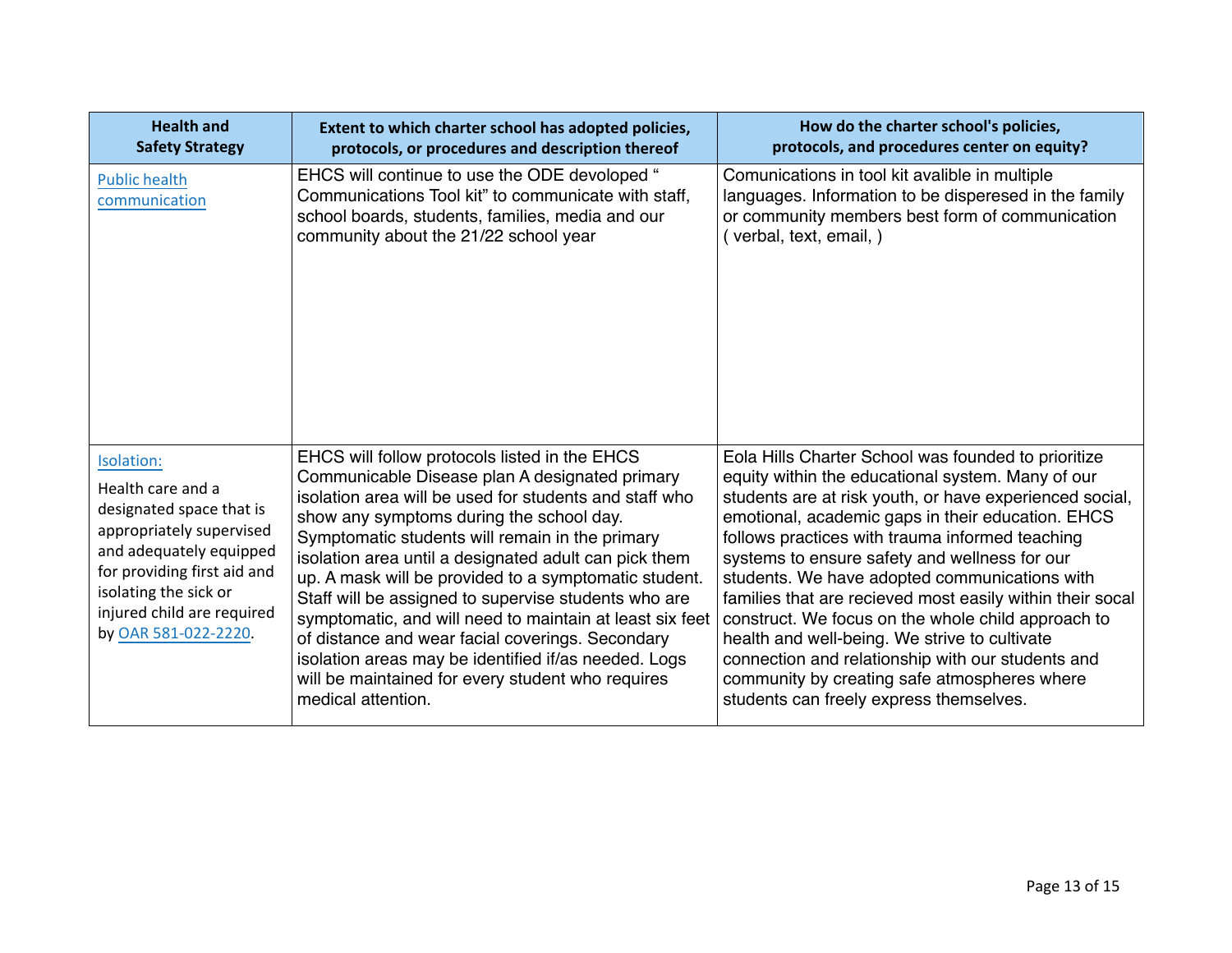| <b>Health and</b>                                                                                                                                                                                      | Extent to which charter school has adopted policies,                                                    | How do the charter school's policies,                                                                                                                                                                                                                                                                                                                                                                                                                                                                                                                                                                                                                                                             |
|--------------------------------------------------------------------------------------------------------------------------------------------------------------------------------------------------------|---------------------------------------------------------------------------------------------------------|---------------------------------------------------------------------------------------------------------------------------------------------------------------------------------------------------------------------------------------------------------------------------------------------------------------------------------------------------------------------------------------------------------------------------------------------------------------------------------------------------------------------------------------------------------------------------------------------------------------------------------------------------------------------------------------------------|
| <b>Safety Strategy</b>                                                                                                                                                                                 | protocols, or procedures and description thereof                                                        | protocols, and procedures center on equity?                                                                                                                                                                                                                                                                                                                                                                                                                                                                                                                                                                                                                                                       |
| <b>Exclusion: School</b><br>administrators are<br>required to exclude staff<br>and students from school<br>whom they have reason<br>to suspect have been<br>exposed to COVID-19.<br>(OAR 333-019-0010) | EHCS will continue to follow exclusionary practices as<br>listed on the EHCS communicable disease plan. | Eola Hills Charter School was founded to prioritize<br>equity within the educational system. Many of our<br>students are at risk youth, or have experienced social,<br>emotional, academic gaps in their education. EHCS<br>follows practices with trauma informed teaching<br>systems to ensure safety and wellness for our<br>students. We have adopted communications with<br>families that are recieved most easily within their socal<br>construct. We focus on the whole child approach to<br>health and well-being. We strive to cultivate<br>connection and relationship with our students and<br>community by creating safe atmospheres where<br>students can freely express themselves. |